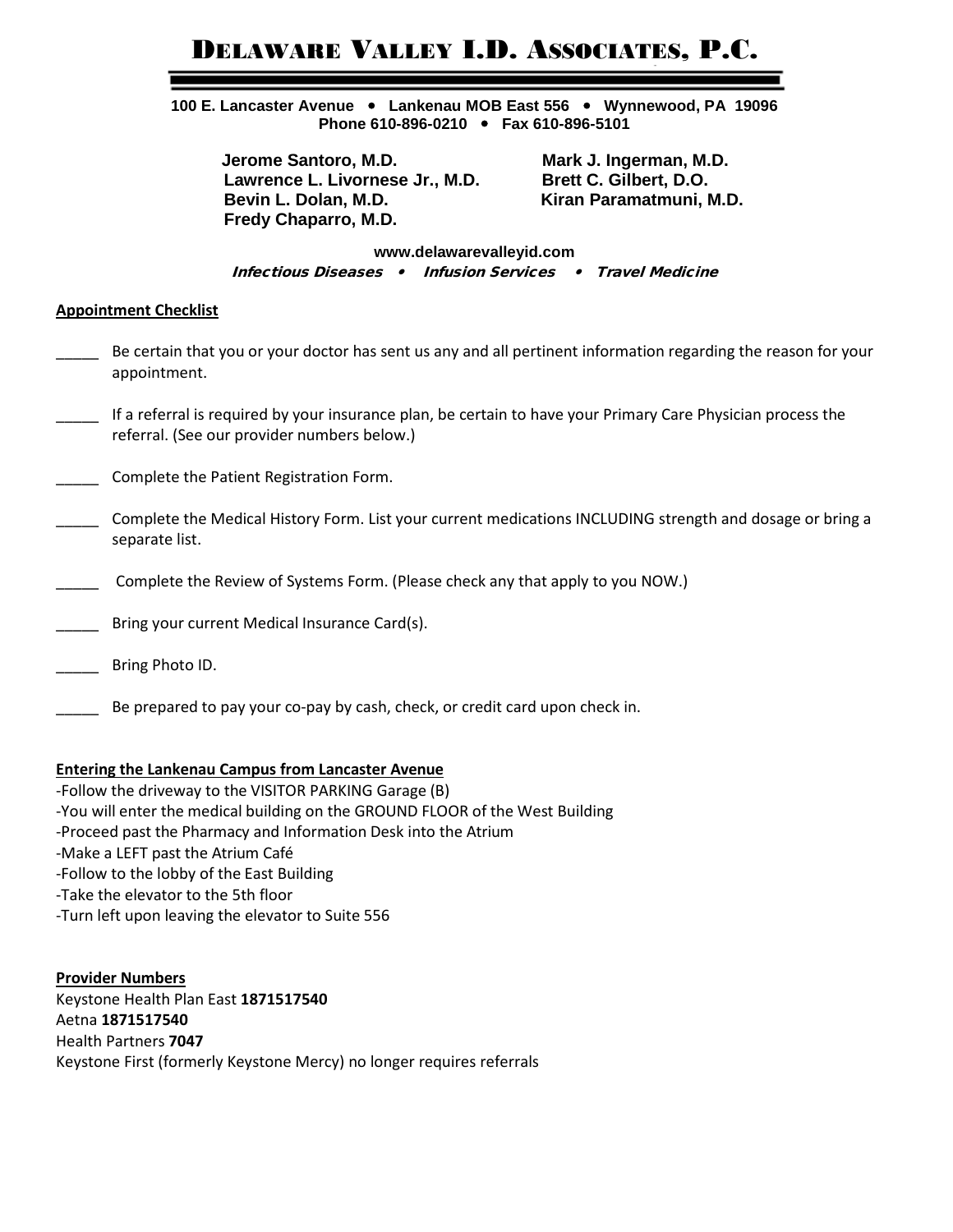## **Delaware Valley ID Associates PATIENT REGISTRATION FORM**

|                                               | May we leave a message regarding confidential information pertaining to your health status and/or test results on your                                                                                                                                                                    |  |  |  |  |  |
|-----------------------------------------------|-------------------------------------------------------------------------------------------------------------------------------------------------------------------------------------------------------------------------------------------------------------------------------------------|--|--|--|--|--|
|                                               | Preferred Phone? Y or N 2 <sup>nd</sup> Preferred Phone?: Y or N 3 <sup>rd</sup> Preferred Phone?: Y or N                                                                                                                                                                                 |  |  |  |  |  |
|                                               |                                                                                                                                                                                                                                                                                           |  |  |  |  |  |
| White<br>Race:                                | African American Hispanic Asian American Indian Native Hawaiian Other ___________<br><b>Ethnicity:</b> Hispanic/Latino Not Hispanic/Latino Other __________________________<br>Is your preferred language ENGLISH? Y or N If no, please indicate preferred language: ____________________ |  |  |  |  |  |
| IN CASE OF EMERGENCY, WHOM SHOULD WE CONTACT? |                                                                                                                                                                                                                                                                                           |  |  |  |  |  |
|                                               |                                                                                                                                                                                                                                                                                           |  |  |  |  |  |
|                                               |                                                                                                                                                                                                                                                                                           |  |  |  |  |  |
|                                               | May we share your personal health information with the emergency contact? Y or N                                                                                                                                                                                                          |  |  |  |  |  |
|                                               | Is there a person(s) with whom we may share your personal health information (other than the emergency contact)? Y or N                                                                                                                                                                   |  |  |  |  |  |
|                                               |                                                                                                                                                                                                                                                                                           |  |  |  |  |  |
|                                               |                                                                                                                                                                                                                                                                                           |  |  |  |  |  |
|                                               |                                                                                                                                                                                                                                                                                           |  |  |  |  |  |
|                                               |                                                                                                                                                                                                                                                                                           |  |  |  |  |  |
|                                               |                                                                                                                                                                                                                                                                                           |  |  |  |  |  |
|                                               |                                                                                                                                                                                                                                                                                           |  |  |  |  |  |
|                                               |                                                                                                                                                                                                                                                                                           |  |  |  |  |  |
|                                               |                                                                                                                                                                                                                                                                                           |  |  |  |  |  |
|                                               |                                                                                                                                                                                                                                                                                           |  |  |  |  |  |
|                                               |                                                                                                                                                                                                                                                                                           |  |  |  |  |  |

#### **INSURANCE AUTHORIZATION AND ASSIGNMENT**

I understand and agree that Delaware Valley I.D. Associates, P.C. and its employees and agents may use and disclose protected health information about me for payment, treatment and/or health care options.

I request that payment of authorized insurance benefits be made either to me or on my behalf to Delaware Valley I.D. associates, P.C. for any services furnished to me by Delaware Valley I.D. Associates, P.C. and its employees and agents. I authorize any holder of medical information about me to release to the insurance company and its agents any information needed to determine these benefits or the benefits payable for related services.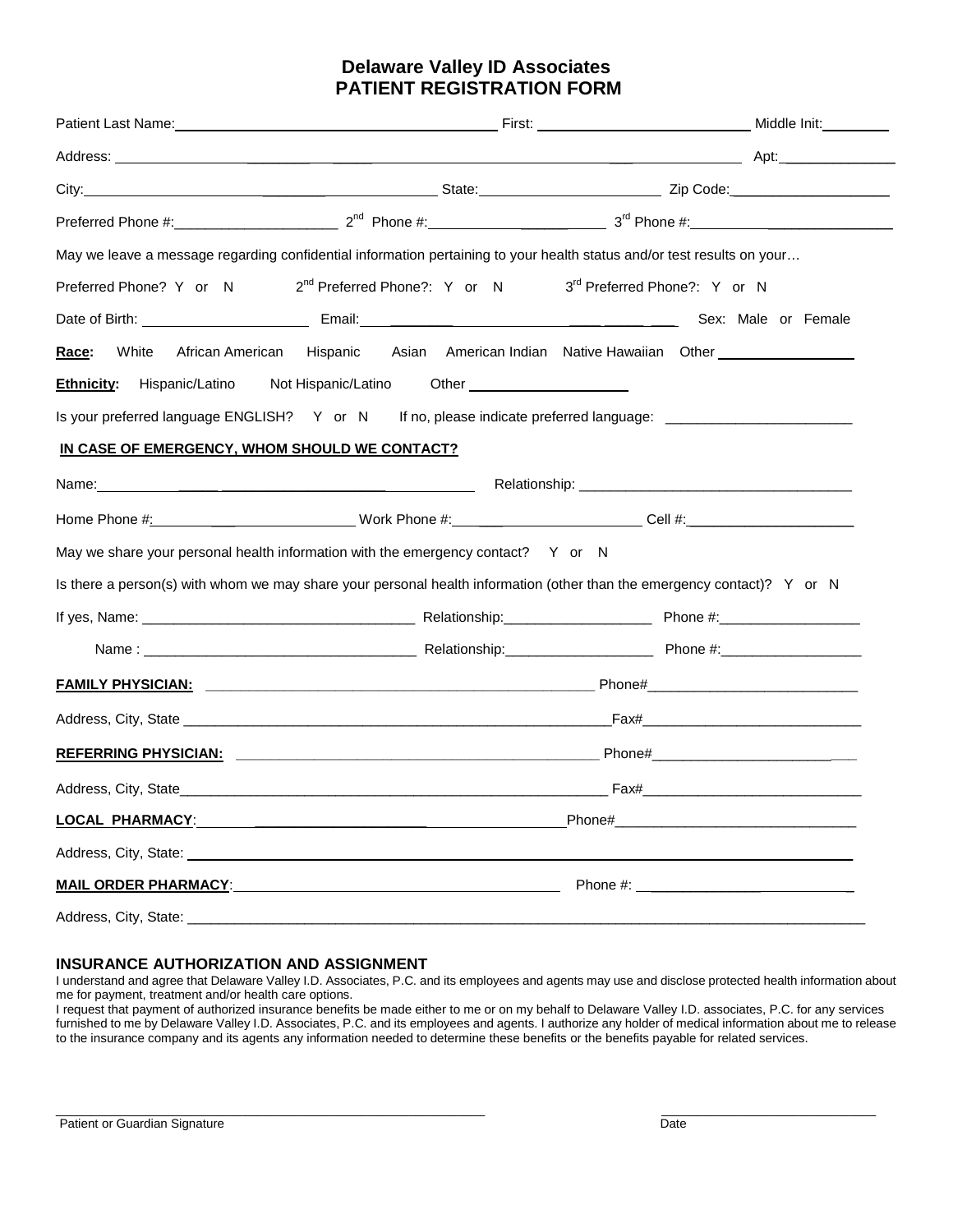## **CONSENT FORM FOR ePRESCRIBE PROGRAM**

ePrescribing is defined as a physician's ability to electronically send an accurate, error free and understandable prescription directly to a pharmacy from the point of care. ePrescribing greatly reduces medication errors, and enhances convenience for the patient while maximizing patient safety. The ePrescribe Program includes:

- **Formulary and benefit transactions**  Gives the health care provider information about which drugs are covered by your drug benefit plan.
- **Fill status notification**  Allows the health care provider to receive an electronic notice from the pharmacy telling them if your prescription has been picked up, not picked up, or partially filled.
- **Medication history transactions**  Provides the health care provider with information about your current and past prescriptions. This allows health care providers to be better informed about potential medication issues and to use that information to improve safety and quality. Medication history data can indicate: compliance with prescribed regimens; therapeutic interventions; drug-drug and drug-allergy interactions; adverse drug reactions; and duplicative therapy.

**By signing this consent form you are agreeing that Delaware Valley ID Associates may request and use your prescription medication history from other healthcare providers and/or third party pharmacy benefit payers for treatment purposes.** 

Understanding all of the above, I hereby provide informed consent to Delaware Valley ID Associates to enroll me in the ePrescribe Program.

Print Patient Name **Date of birth** 

Signature of Patient (or Guardian)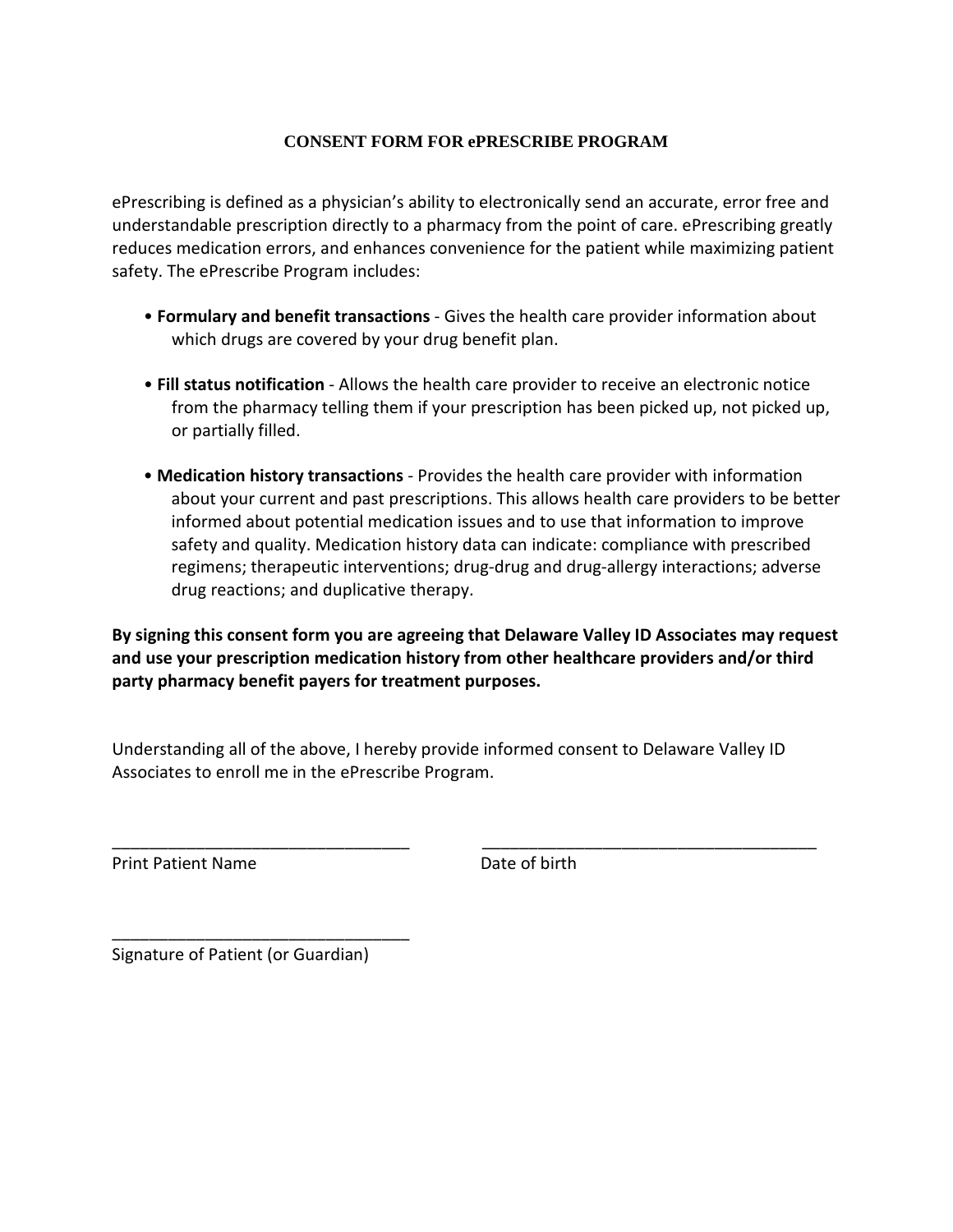|                                                                    |                                | <b>Medical History</b>                |                                                                                                                       |                 |                          |
|--------------------------------------------------------------------|--------------------------------|---------------------------------------|-----------------------------------------------------------------------------------------------------------------------|-----------------|--------------------------|
|                                                                    |                                |                                       |                                                                                                                       |                 |                          |
| Height: Weight: Occupation: Married Single Divorced                |                                |                                       |                                                                                                                       |                 |                          |
| Smoker: Ves Stopped Never If Yes or Stopped: # of Years #Packs/day |                                |                                       |                                                                                                                       |                 |                          |
| Alcohol Use: Frequent                                              | <b>Occasional</b>              | <b>Never</b>                          |                                                                                                                       |                 |                          |
| Frequent<br><b>Drug Use:</b>                                       | $\bigcap$ Occasional           |                                       | Never Substance(s)                                                                                                    |                 |                          |
|                                                                    |                                |                                       |                                                                                                                       |                 |                          |
| <b>Medical History</b>                                             |                                |                                       | <b>Surgical History</b>                                                                                               |                 |                          |
|                                                                    | <b>Operation</b><br><b>Yes</b> |                                       |                                                                                                                       |                 | Date                     |
| <b>High Blood Pressure</b>                                         |                                |                                       |                                                                                                                       |                 |                          |
| <b>Heart Disease</b>                                               |                                |                                       |                                                                                                                       |                 |                          |
| <b>Heart Murmur</b>                                                |                                |                                       | <u> 1989 - Johann Harry Harry Harry Harry Harry Harry Harry Harry Harry Harry Harry Harry Harry Harry Harry Harry</u> |                 |                          |
| <b>Diabetes</b>                                                    |                                |                                       | <u> 1989 - Johann John Stone, markin film yn y sefydlu yn y gynnwys y gynnwys y gynnwys y gynnwys y gynnwys y gyn</u> |                 |                          |
| <b>Bleeding Tendency</b>                                           |                                |                                       |                                                                                                                       |                 |                          |
| Cancer                                                             |                                |                                       |                                                                                                                       |                 |                          |
| Hepatitis                                                          |                                | Hospitalization (other than surgical) |                                                                                                                       |                 | Date                     |
| Transfusion                                                        | <b>Place</b>                   |                                       | <b>Reason</b>                                                                                                         |                 |                          |
| TB/Positive Skin Test                                              |                                |                                       |                                                                                                                       |                 |                          |
| Asthma/Emphysema                                                   |                                |                                       | <u> 1980 - Johann John Stone, mars and de film and de film and de film and de film and de film and de film and de</u> |                 |                          |
|                                                                    |                                |                                       | <u> 1989 - Johann Barn, mars an t-Amerikaansk kommunister (* 1958)</u>                                                |                 |                          |
| Other                                                              |                                |                                       | <u> 1989 - Johann John Stoff, deutscher Stoffen und der Stoffen und der Stoffen und der Stoffen und der Stoffen u</u> |                 |                          |
|                                                                    |                                |                                       |                                                                                                                       |                 |                          |
|                                                                    |                                |                                       |                                                                                                                       |                 |                          |
| <b>Medication</b>                                                  |                                | Dose & Frequency                      |                                                                                                                       | <b>Duration</b> |                          |
|                                                                    |                                |                                       |                                                                                                                       |                 |                          |
|                                                                    |                                |                                       |                                                                                                                       |                 |                          |
|                                                                    |                                |                                       |                                                                                                                       |                 |                          |
| <b>Family History</b>                                              | Yes                            | <b>Relative</b>                       |                                                                                                                       |                 | <b>Alive or Deceased</b> |
| <b>High Blood Pressure</b>                                         |                                |                                       |                                                                                                                       |                 |                          |
| <b>Heart Disease</b>                                               |                                |                                       |                                                                                                                       |                 |                          |
| <b>Stroke</b>                                                      |                                |                                       |                                                                                                                       |                 |                          |
| <b>Diabetes</b>                                                    |                                |                                       |                                                                                                                       |                 |                          |
| Emphysema or Asthma                                                |                                |                                       |                                                                                                                       |                 |                          |
| <b>Kidney Disease</b>                                              |                                |                                       |                                                                                                                       |                 |                          |
| Cancer                                                             |                                |                                       |                                                                                                                       |                 |                          |
| Aneurysm                                                           |                                |                                       |                                                                                                                       |                 |                          |
| <b>Autoimmune Disease</b>                                          |                                |                                       |                                                                                                                       |                 |                          |